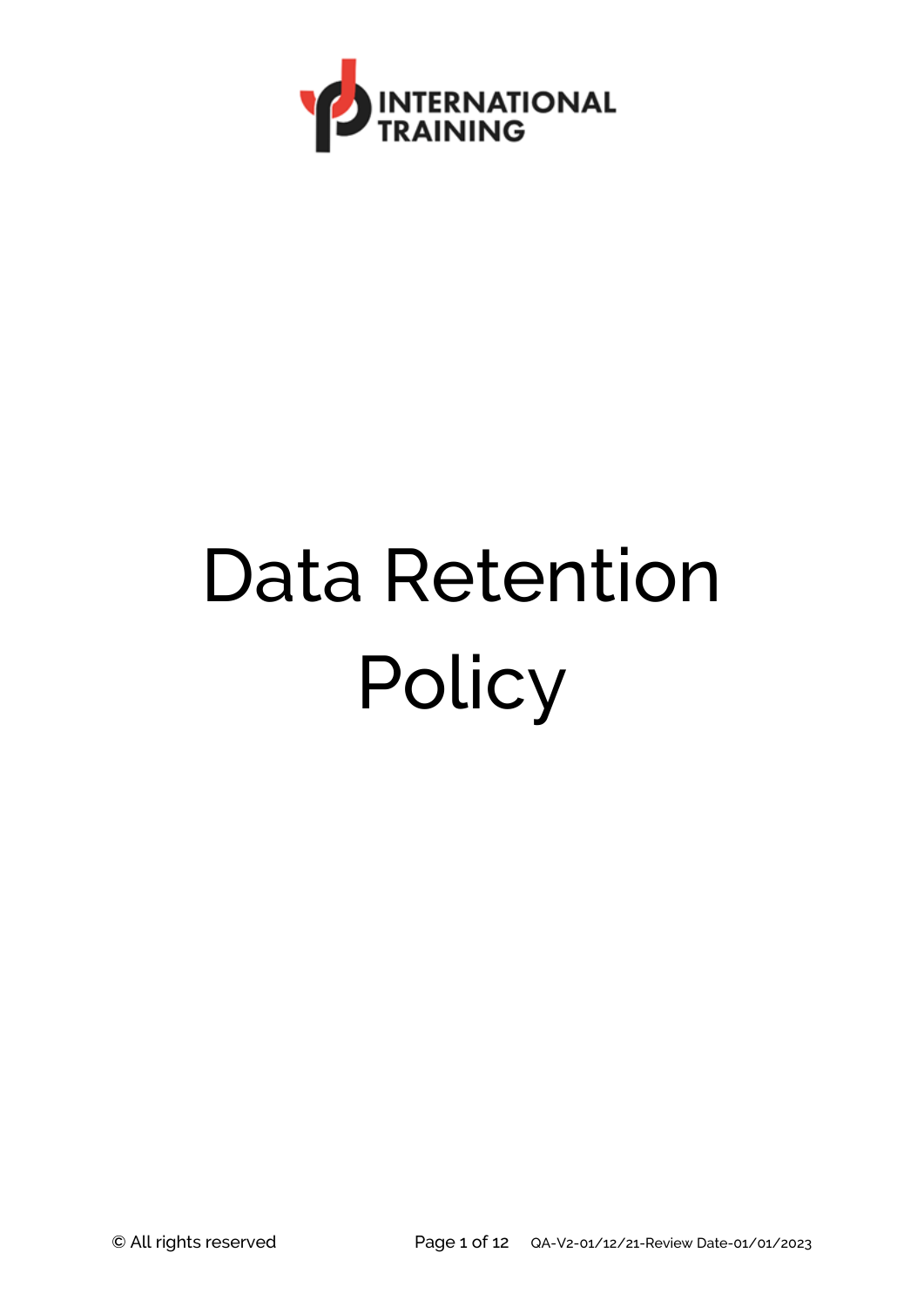

### **1. Introduction**

This Policy sets out the obligations of , JP International Training Ltd and JP International Training, a company registered in Great Britain under number 07049647, whose registered office is at 5 Imperial court, Laporte Way, Luton LU4 8FE UK ("the Company") regarding retention of personal data collected, held, and processed by the Company in accordance with EU Regulation 2016/679 General Data Protection Regulation ("GDPR").

The GDPR defines "personal data" as any information relating to an identified or identifiable natural person (a "data subject"). An identifiable natural person is one who can be identified, directly or indirectly, in particular by reference to an identifier such as a name, an identification number, location data, an online identifier, or to one or more factors specific to the physical, physiological, genetic, mental, economic, cultural, or social identity of that natural person.

The GDPR also addresses "special category" personal data (also known as "sensitive" personal data). Such data includes, but is not necessarily limited to, data concerning the data subject's race, ethnicity, politics, religion, trade union membership, genetics, biometrics (if used for ID purposes), health, sex life, or sexual orientation.

Under the GDPR, personal data shall be kept in a form which permits the identification of data subjects for no longer than is necessary for the purposes for which the personal data is processed. In certain cases, personal data may be stored for longer periods where that data is to be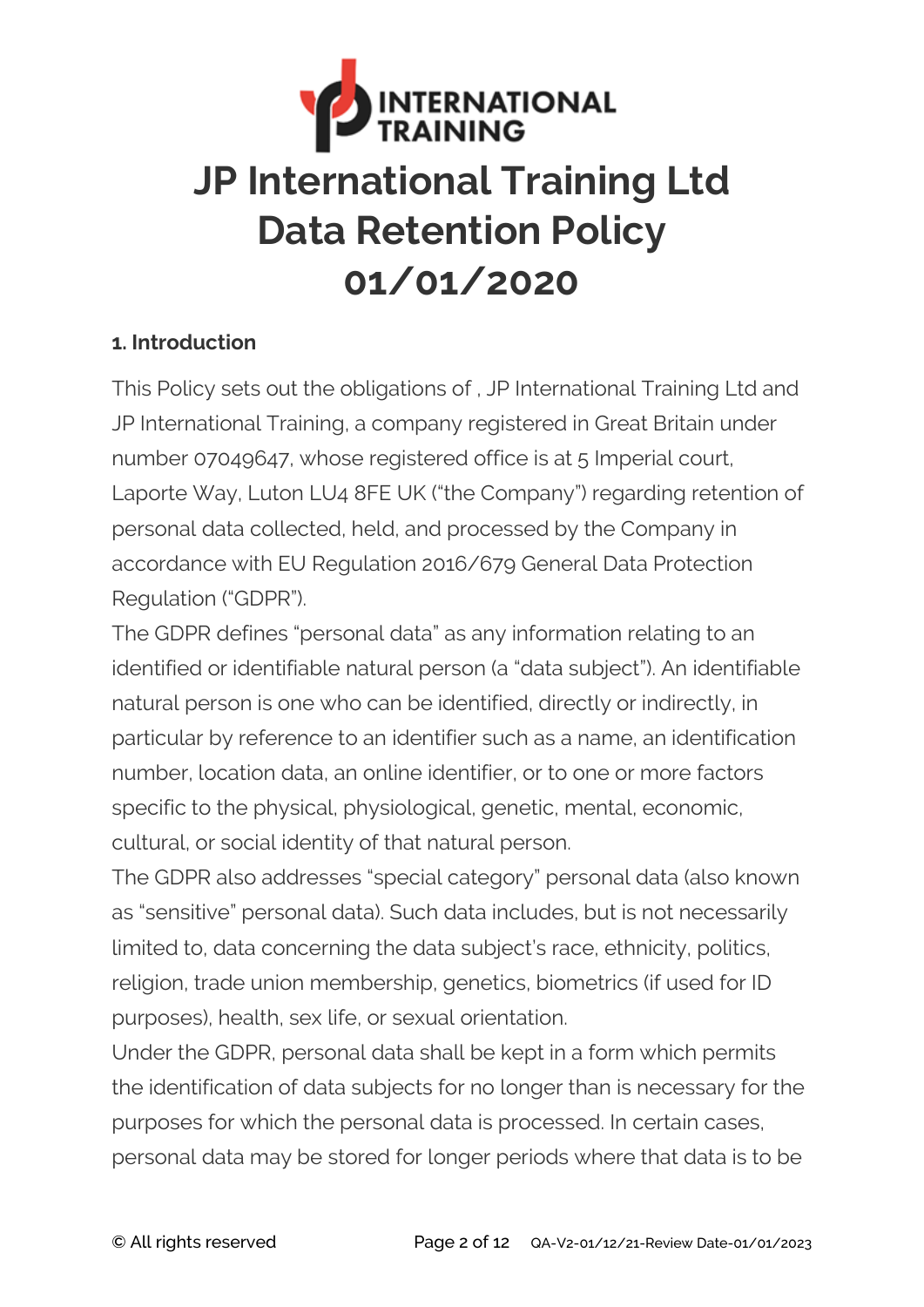

processed for archiving purposes that are in the public interest, for scientific or historical research, or for statistical purposes (subject to the implementation of the appropriate technical and organisational measures required by the GDPR to protect that data).

In addition, the GDPR includes the right to erasure or "the right to be forgotten". Data subjects have the right to have their personal data erased (and to prevent the processing of that personal data) in the following circumstances:

**a)** Where the personal data is no longer required for the purpose for which it was originally collected or processed (see above);

**b)** When the data subject withdraws their consent;

**c)** When the data subject objects to the processing of their personal data and the Company has no overriding legitimate interest;

**d)** When the personal data is processed unlawfully (i.e. in breach of the GDPR);

**e)** When the personal data has to be erased to comply with a legal obligation; or

**f)** Where the personal data is processed for the provision of information society services to a child.

This Policy sets out the type(s) of personal data held by the Company for marketing purposes AND by Government requirement, the period(s) for which that personal data is to be retained, the criteria for establishing and reviewing such period(s), and when and how it is to be deleted or otherwise disposed of.

For further information on other aspects of data protection and compliance with the GDPR, please refer to the Company's Data Protection Policy.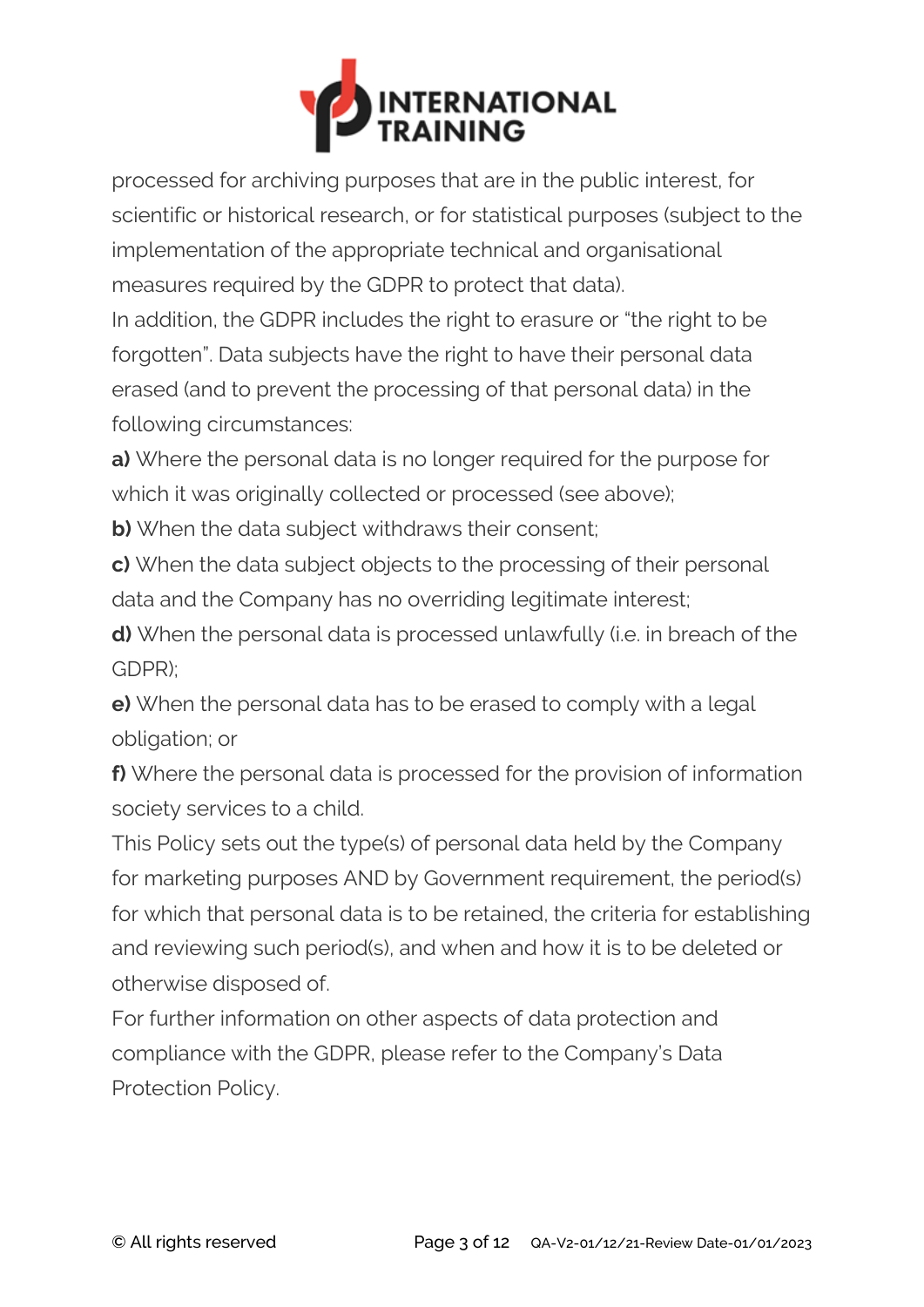

## **2. Aims and Objectives**

**2.1** The primary aim of this Policy is to set out limits for the retention of personal data and to ensure that those limits, as well as further data subject rights to erasure, are complied with. By extension, this Policy aims to ensure that the Company complies fully with its obligations and the rights of data subjects under the GDPR.

**2.2** In addition to safeguarding the rights of data subjects under the GDPR, by ensuring that excessive amounts of data are not retained by the Company, this Policy also aims to improve the speed and efficiency of managing data.

# **3. Scope**

**3.1** This Policy applies to all personal data held by the Company AND/OR for Government requirement, and by third-party data processors processing personal data on the Company's behalf.

**3.2** Personal data, as held by the Company OR the above is stored in the following ways and in the following locations:

a) Computers permanently located in the Company's premises at Luton LU3 9DS

**b)** Laptop computers and other mobile devices provided by the Company to its employees;

**c)** Physical records stored in Luton LU3 9DS;

**d)** [<<add further storage types and locations as required>>.]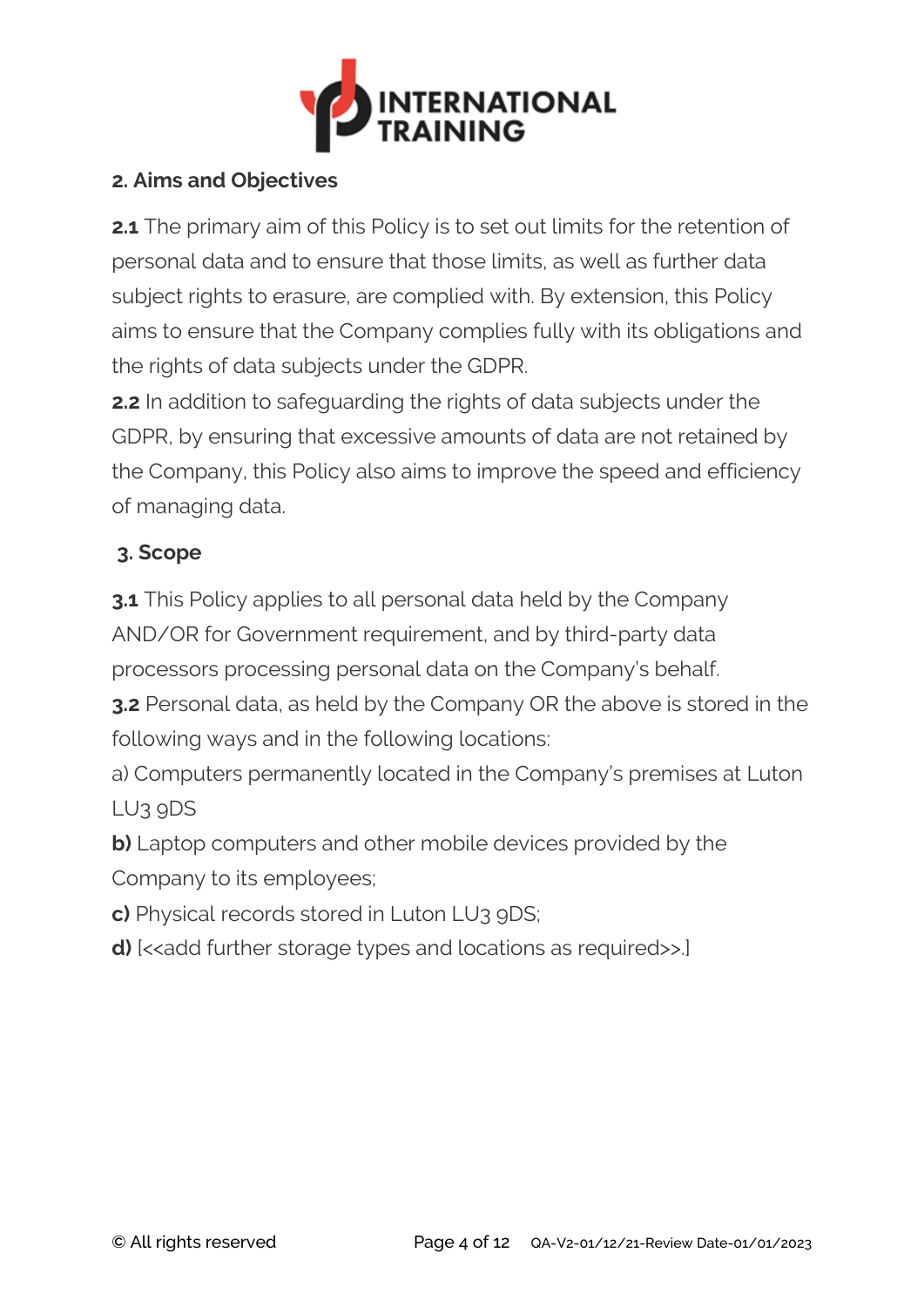

# **4. Data Subject Rights and Data Integrity**

All personal data held by the Company is held in accordance with the requirements of the GDPR and data subjects' rights thereunder, as set out in the Company's Data Protection Policy.

**4.1** Data subjects are kept fully informed of their rights, of what personal data the Company holds about them, how that personal data is used [as set out in Parts 12 and 13 of the Company's Data Protection Policy], and how long the Company will hold that personal data (or, if no fixed retention period can be determined, the criteria by which the retention of the data will be determined).

**4.2** Data subjects are given control over their personal data held by the Company including the right to have incorrect data rectified, the right to request that their personal data be deleted or otherwise disposed of (notwithstanding the retention periods otherwise set by this Data Retention Policy), the right to restrict the Company's use of their personal data, [the right to data portability,] and further rights relating to automated decision-making and profiling [, as set out in Parts 14 to 20 of the Company's Data Protection Policy].

### **5. Technical and Organisational Data Security Measures**

**5.1** The following technical measures are in place within the Company to protect the security of personal data. Please refer to Parts 22 to 26 of the Company's Data Protection Policy for further details:

**a)** All emails containing personal data must be encrypted;

**b)** All emails containing personal data must be marked "confidential";

**c)** Personal data may only be transmitted over secure networks;

**d)** Personal data may not be transmitted over a wireless network if there is a reasonable wired alternative;

**e)** Personal data contained in the body of an email, whether sent or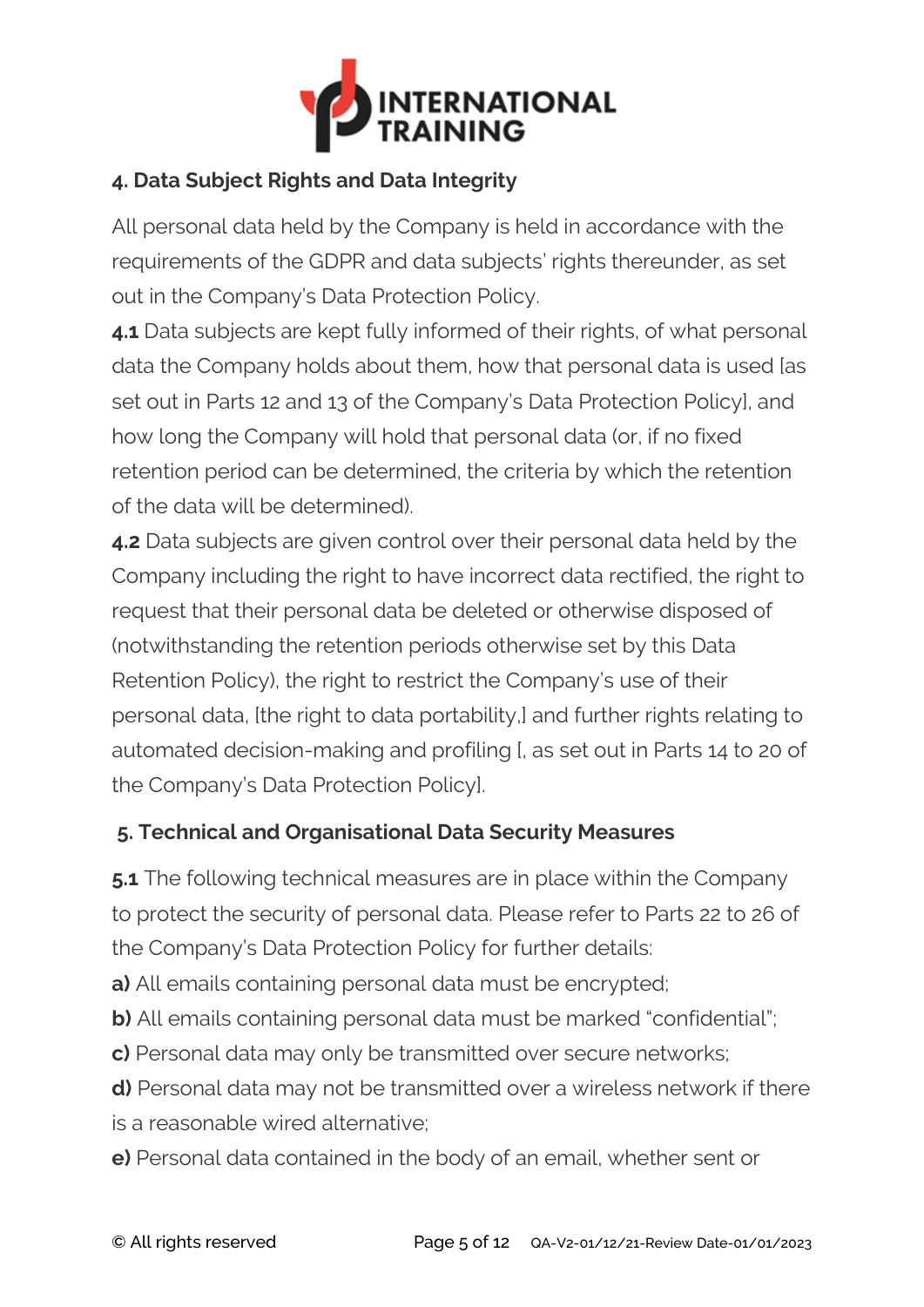

received, should be copied from the body of that email and stored securely. The email itself and associated temporary files should be deleted;

**f)** Where personal data is to be sent by facsimile transmission the recipient should be informed in advance and should be waiting to receive it;

**g)** Where personal data is to be transferred in hardcopy form, it should be passed directly to the recipient or sent using FedEx/ DHL/UPS courier services;

**h)** All personal data transferred physically should be transferred in a suitable container marked "confidential";

**i)** No personal data may be shared informally and if access is required to any personal data, such access should be formally requested from J M Pike Manging Director.

**j)** All hardcopies of personal data, along with any electronic copies stored on physical media should be stored securely;

**k)** No personal data may be transferred to any employees, agents, contractors, or other parties, whether such parties are working on behalf of the Company or not, without authorisation;

**l)** Personal data must be handled with care at all times and should not be left unattended or on view;

**m)** Computers used to view personal data must always be locked before being left unattended;

**n)** No personal data should be stored on any mobile device, whether such device belongs to the Company or otherwise without the formal written approval of J M Pike Managing director and then strictly in accordance with all instructions and limitations described at the time the approval is given, and for no longer than is absolutely necessary; **o)** No personal data should be transferred to any device personally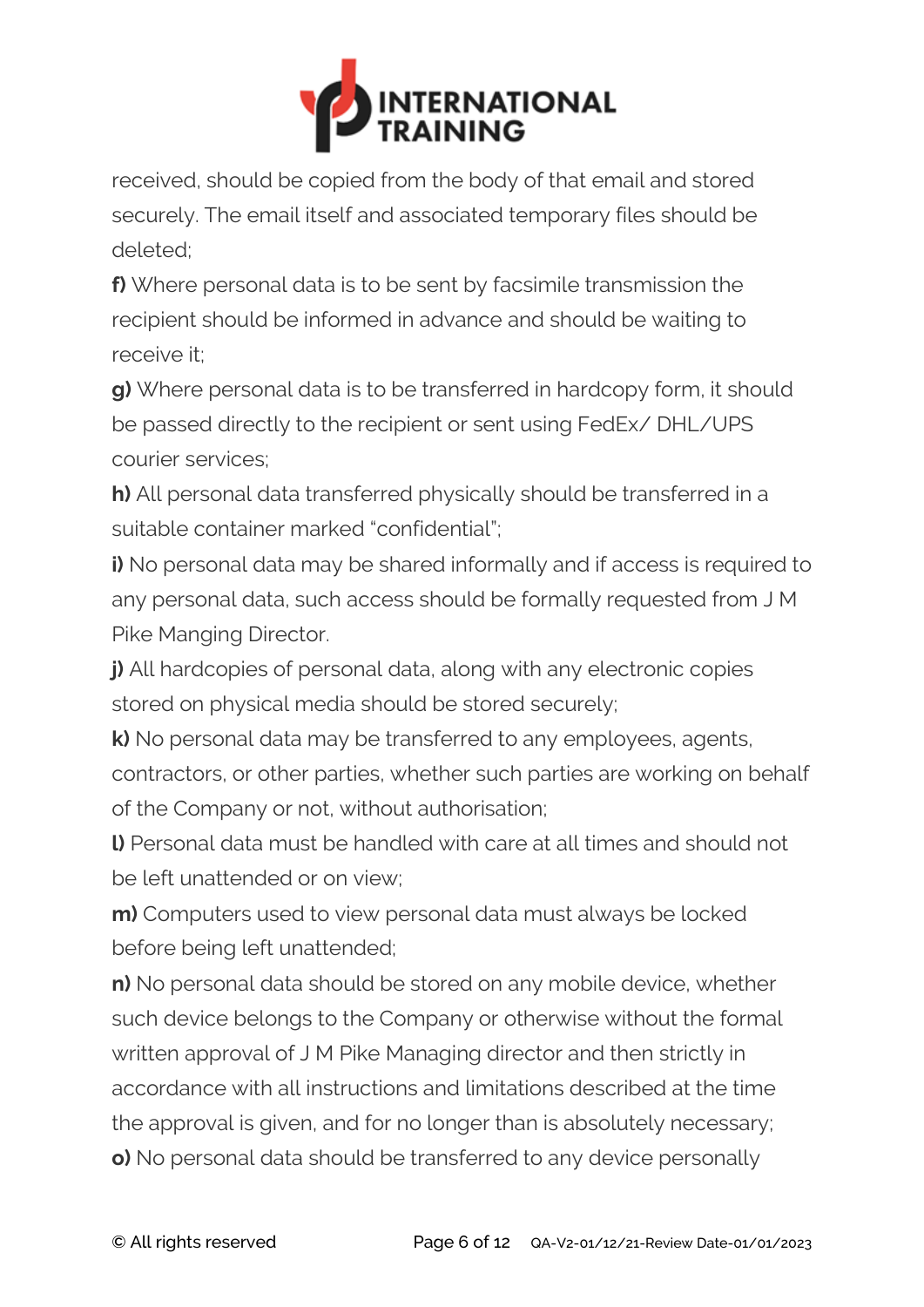

belonging to an employee and personal data may only be transferred to devices belonging to agents, contractors, or other parties working on behalf of the Company where the party in question has agreed to comply fully with the Company's Data Protection Policy and the GDPR; **p)** All personal data stored electronically should be backed up every 5 days with backups stored onsite. All backups should be encrypted; **q)** All electronic copies of personal data should be stored securely

using passwords and encryption;

**r)** All passwords used to protect personal data should be changed regularly and should must be secure;

**s)** Under no circumstances should any passwords be written down or shared. If a password is forgotten, it must be reset using the applicable method. IT staff do not have access to passwords;

**t)** All software should be kept up-to-date. Security-related updates should be installed not more than 5 days OR as soon as reasonably possible after becoming available;

**u)** No software may be installed on any Company-owned computer or device without approval; and

**v)** Where personal data held by the Company is used for marketing purposes, it shall be the responsibility of J M Pike Managing Director to ensure that the appropriate consent is obtained and that no data subjects have opted out, whether directly or via a third-party service such as the TPS.

**5.2** The following organisational measures are in place within the Company to protect the security of personal data. Please refer to Part 27 of the Company's Data Protection Policy for further details:

**a)** All employees and other parties working on behalf of the Company shall be made fully aware of both their individual responsibilities and the Company's responsibilities under the GDPR and under the Company's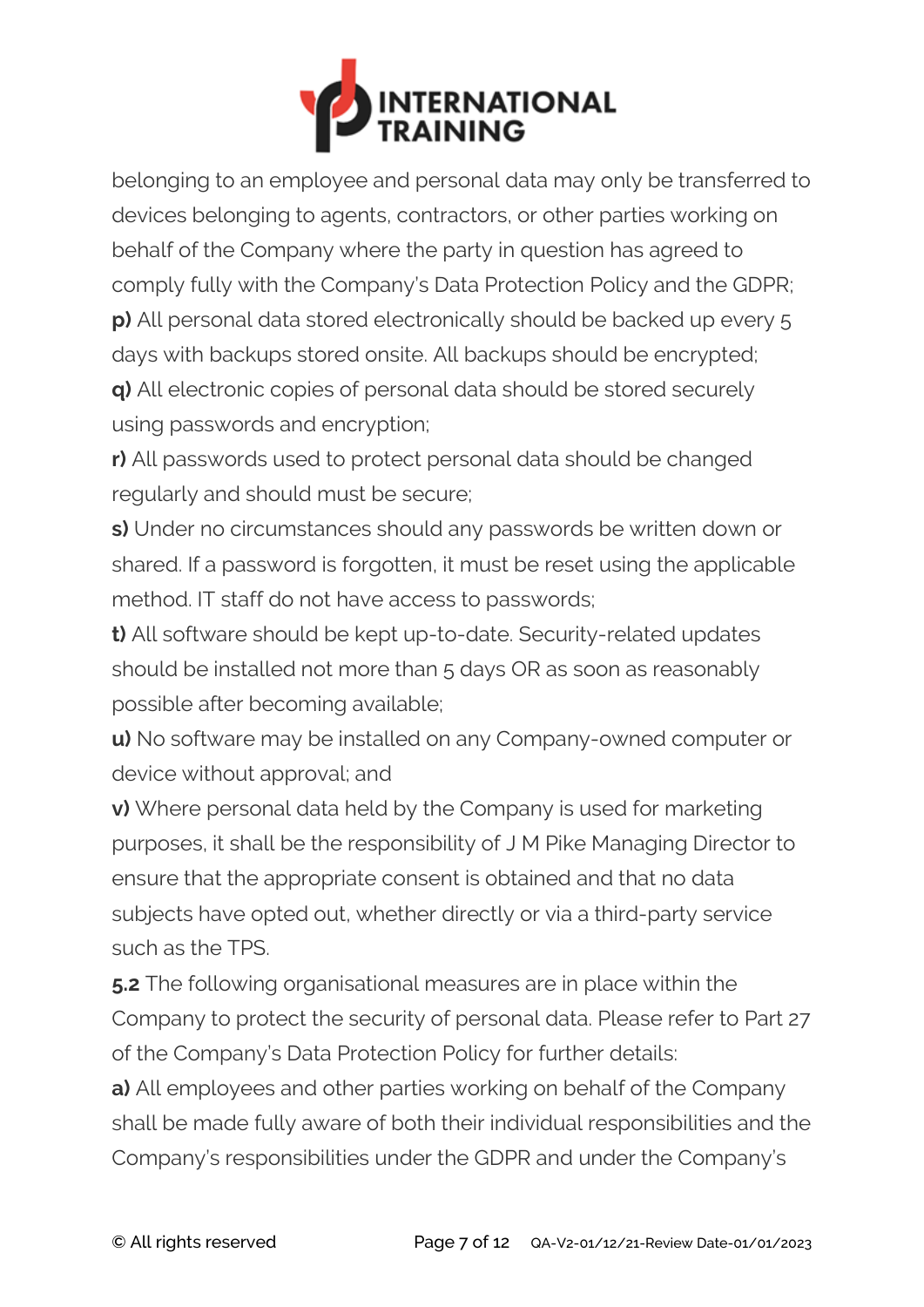

## **Data Protection Policy;**

**b)** Only employees and other parties working on behalf of the Company that need access to, and use of, personal data in order to perform their work shall have access to personal data held by the Company;

**c)** All employees and other parties working on behalf of the Company handling personal data will be appropriately trained to do so;

**d)** All employees and other parties working on behalf of the Company handling personal data will be appropriately supervised;

**e)** All employees and other parties working on behalf of the Company handling personal data should exercise care and caution when discussing any work relating to personal data at all times;

**f)** Methods of collecting, holding, and processing personal data shall be regularly evaluated and reviewed;

**g)** The performance of those employees and other parties working on behalf of the Company handling personal data shall be regularly evaluated and reviewed;

**h)** All employees and other parties working on behalf of the Company handling personal data will be bound by contract to comply with the GDPR and the Company's Data Protection Policy;

**i)** All agents, contractors, or other parties working on behalf of the Company handling personal data must ensure that any and all relevant employees are held to the same conditions as those relevant employees of the Company arising out of the GDPR and the Company's Data Protection Policy;

**j)** Where any agent, contractor or other party working on behalf of the Company handling personal data fails in their obligations under the GDPR and/or the Company's Data Protection Policy, that party shall indemnify and hold harmless the Company against any costs, liability,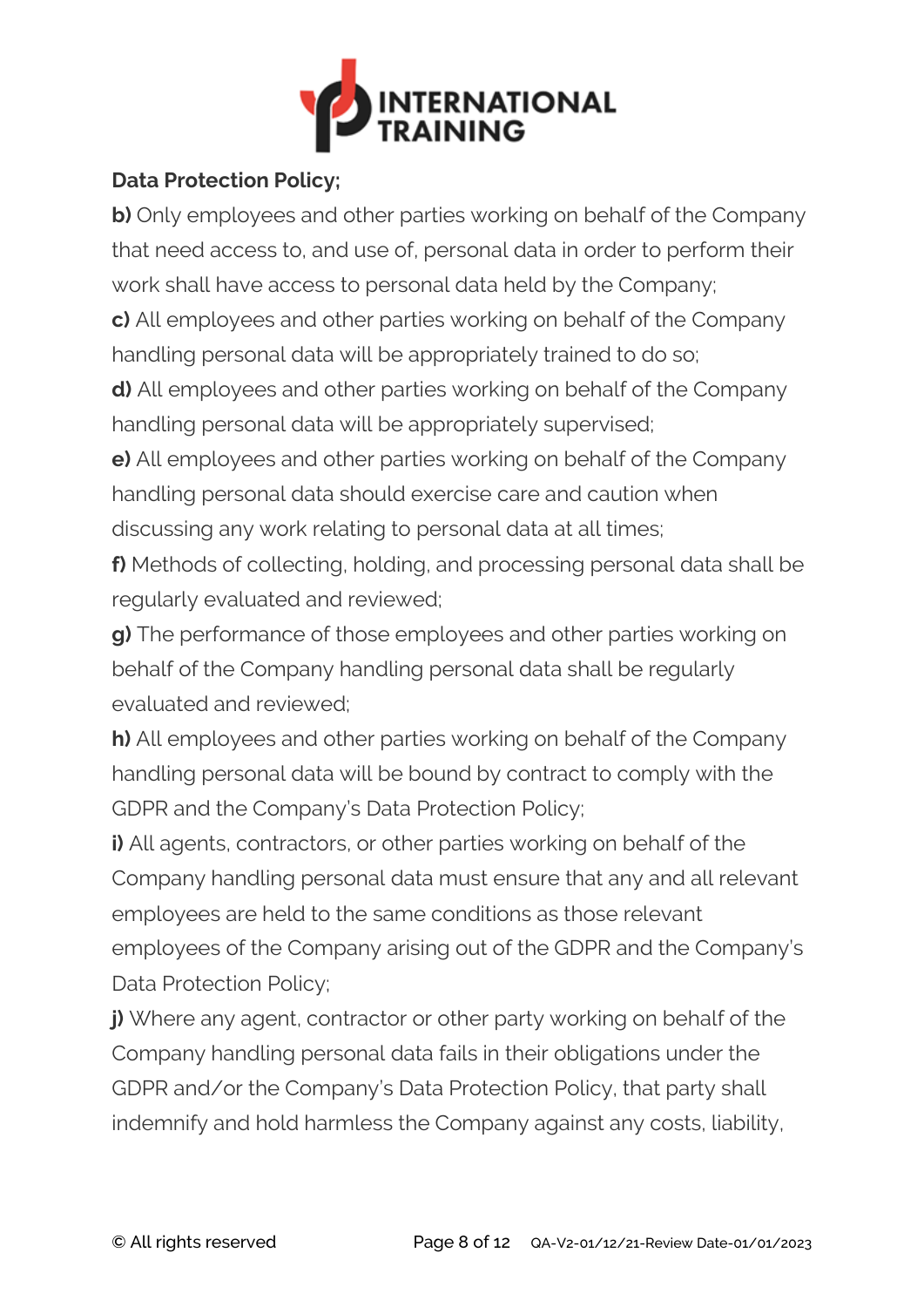

damages, loss, claims or proceedings which may arise out of that failure.

# **6. Data Disposal**

Upon the expiry of the data retention periods set out below in Part 7 of this Policy, or when a data subject exercises their right to have their personal data erased, personal data shall be deleted, destroyed, or otherwise disposed of as follows:

**6.1** Personal data stored electronically (including any and all backups thereof) shall be deleted securely using the AVG file shredder method; **6.2** Special category personal data stored electronically (including any and all backups thereof) shall be deleted securely using the AVG File shredder method;

**6.3** Personal data stored in hardcopy form shall be shredded [to at least 1000 part and recycled;

**6.4** Special category personal data stored in hardcopy form shall be shredded to at least 1000 part and recycled.

# **7. Data Retention**

**7.1** As stated above, and as required by law, the Company shall not retain any personal data for any longer than is necessary in light of the purpose(s) for which that data is collected, held, and processed.

**7.2** Different types of personal data, used for different purposes, will necessarily be retained for different periods (and its retention periodically reviewed), as set out below.

**7.3** When establishing and/or reviewing retention periods, the following shall be taken into account:

- **a)** The objectives and requirements of the Company;
- **b)** The type of personal data in question;
- **c)** The purpose(s) for which the data in question is collected, held, and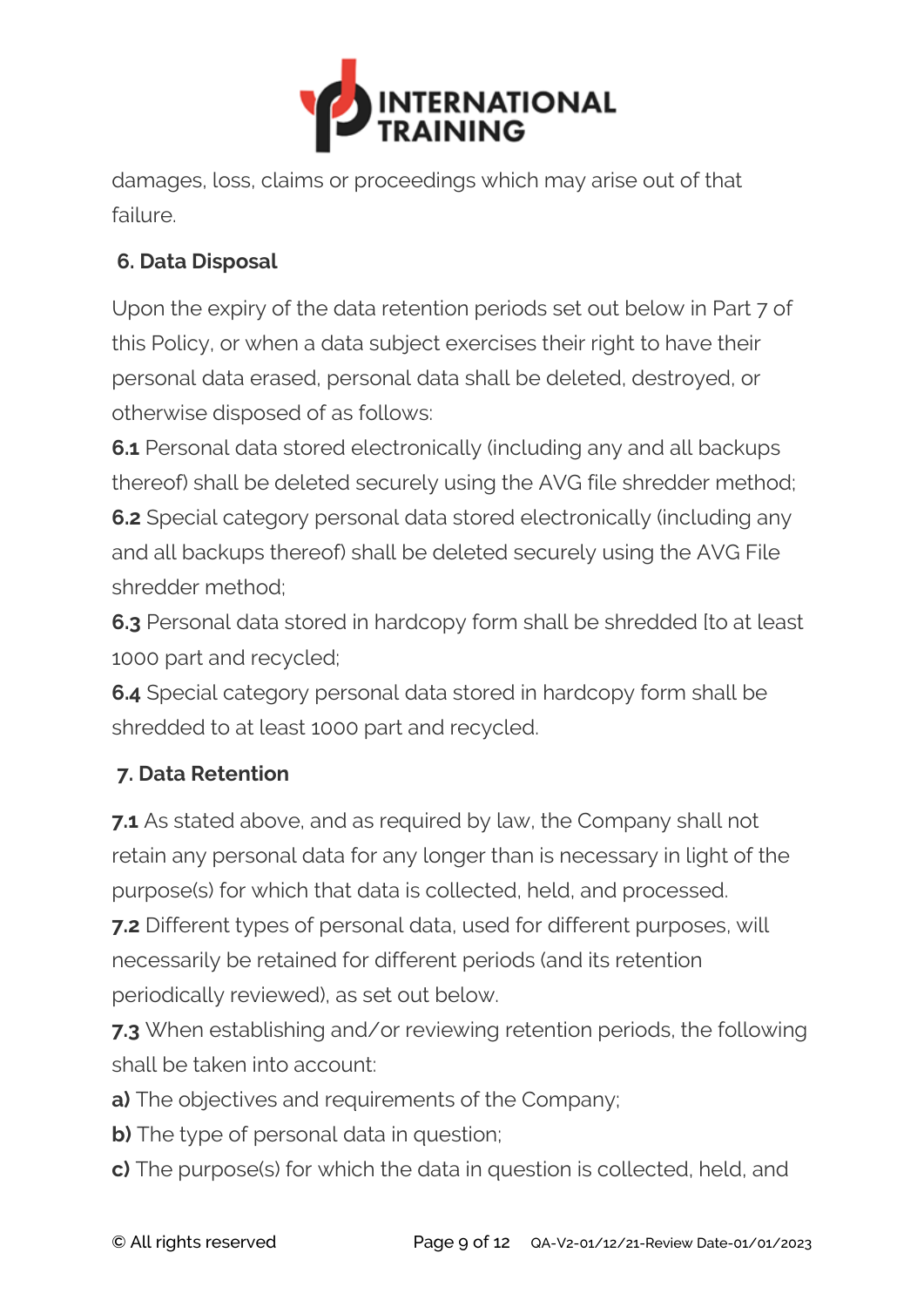

processed;

**d)** The Company's legal basis for collecting, holding, and processing that data;

**e)** The category or categories of data subject to whom the data relates; **7.4** If a precise retention period cannot be fixed for a particular type of data, criteria shall be established by which the retention of the data will be determined, thereby ensuring that the data in question, and the retention of that data, can be regularly reviewed against those criteria. **7.5** Notwithstanding the following defined retention periods, certain personal data may be deleted or otherwise disposed of prior to the expiry of its defined retention period where a decision is made within the Company to do so (whether in response to a request by a data subject or otherwise).

**7.6** In limited circumstances, it may also be necessary to retain personal data for longer periods where such retention is for archiving purposes that are in the public interest, for scientific or historical research purposes, or for statistical purposes. All such retention will be subject to the implementation of appropriate technical and organisational measures to protect the rights and freedoms of data subjects, as required by the GDPR.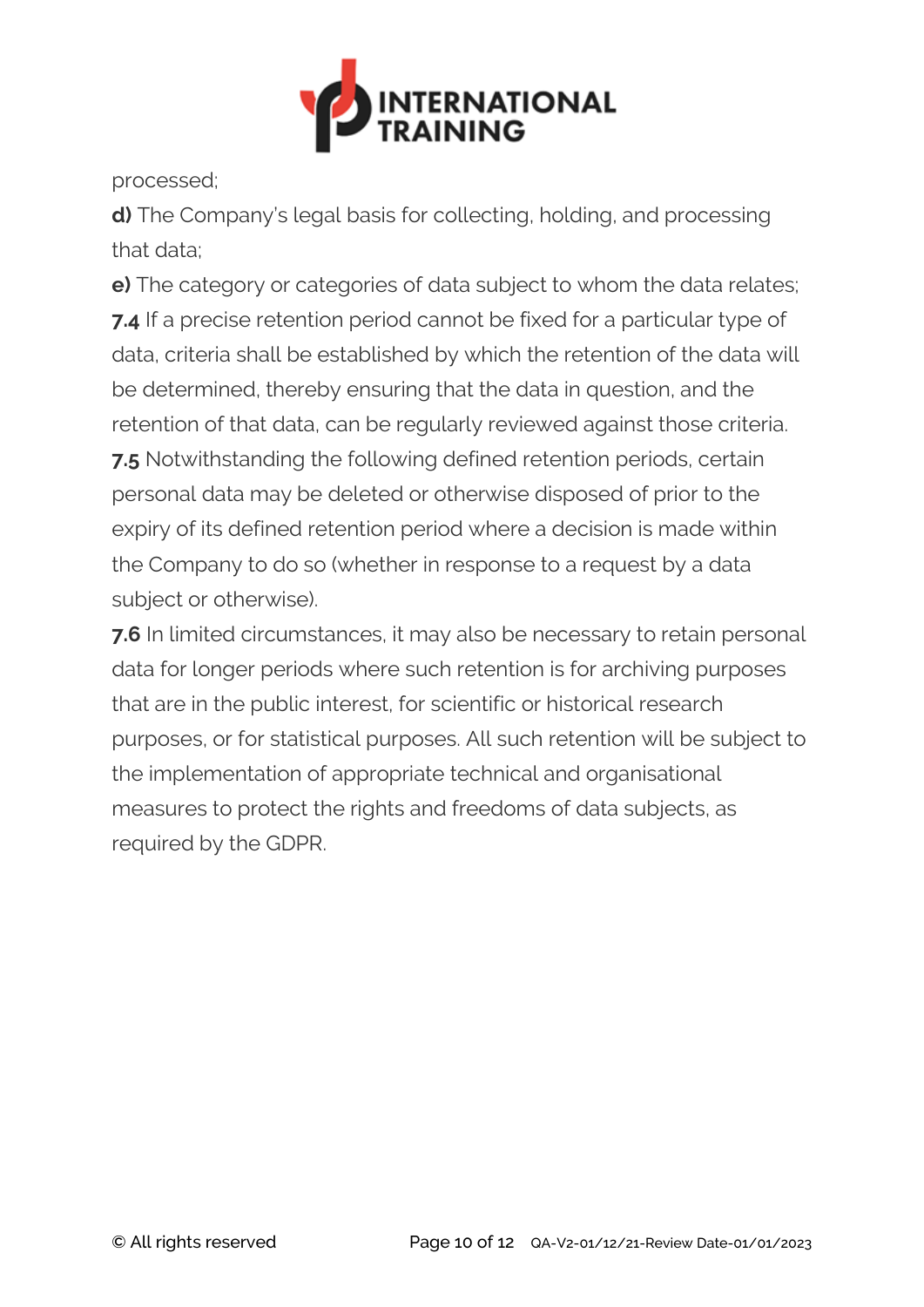

| Data Ref.  | <b>Type of Data</b>          | <b>Purpose of Data</b>       | <b>Review Period</b> | <b>Retention Period</b><br>or Criteria | <b>Comments</b>               |
|------------|------------------------------|------------------------------|----------------------|----------------------------------------|-------------------------------|
| Contact100 | Email                        | Marketing                    | Annually             | ongoing                                | Email marketing and invoicing |
| Contact200 | Company<br>phone #           | Contact and Invoicing        | Annually             | ongoing                                | Contact and or invoicing      |
| Contact300 | Company<br>mobile            | Contact and Invoicing        | Annually             | ongoing                                | Contact and or invoicing      |
| Contact400 | Company<br>address           | Invoices                     | Annually             | ongoing                                |                               |
| Contact500 | Registered<br><b>Address</b> | Legal                        | Annually             | ongoing                                |                               |
| Contact600 | Type of<br>business          | Email marketing and training | Annually             | ongoing                                |                               |
|            |                              |                              |                      |                                        |                               |
|            |                              |                              |                      |                                        |                               |
|            |                              |                              |                      |                                        |                               |
|            |                              |                              |                      |                                        |                               |
|            |                              |                              |                      |                                        |                               |
|            |                              |                              |                      |                                        |                               |
|            |                              |                              |                      |                                        |                               |

#### **8. Roles and Responsibilities**

**8.1** The Company's Data Protection Officer is J M Pike info@jp-ias.co.uk. **8.2** The Data Protection Officer shall be responsible for overseeing the implementation of this Policy and for monitoring compliance with this Policy, the Company's other Data Protection-related policies (including, but not limited to, its Data Protection Policy), and with the GDPR and other applicable data protection legislation.

**8.3** The Data Protection Officer shall be directly responsible for ensuring compliance with the above data retention periods throughout the Company].

**8.4** Any questions regarding this Policy, the retention of personal data, or any other aspect of GDPR compliance should be referred to the Data Protection Officer.

#### **9. Implementation of Policy**

This Policy shall be deemed effective as of 01/03/2018. No part of this Policy shall have retroactive effect and shall thus apply only to matters occurring on or after this date.